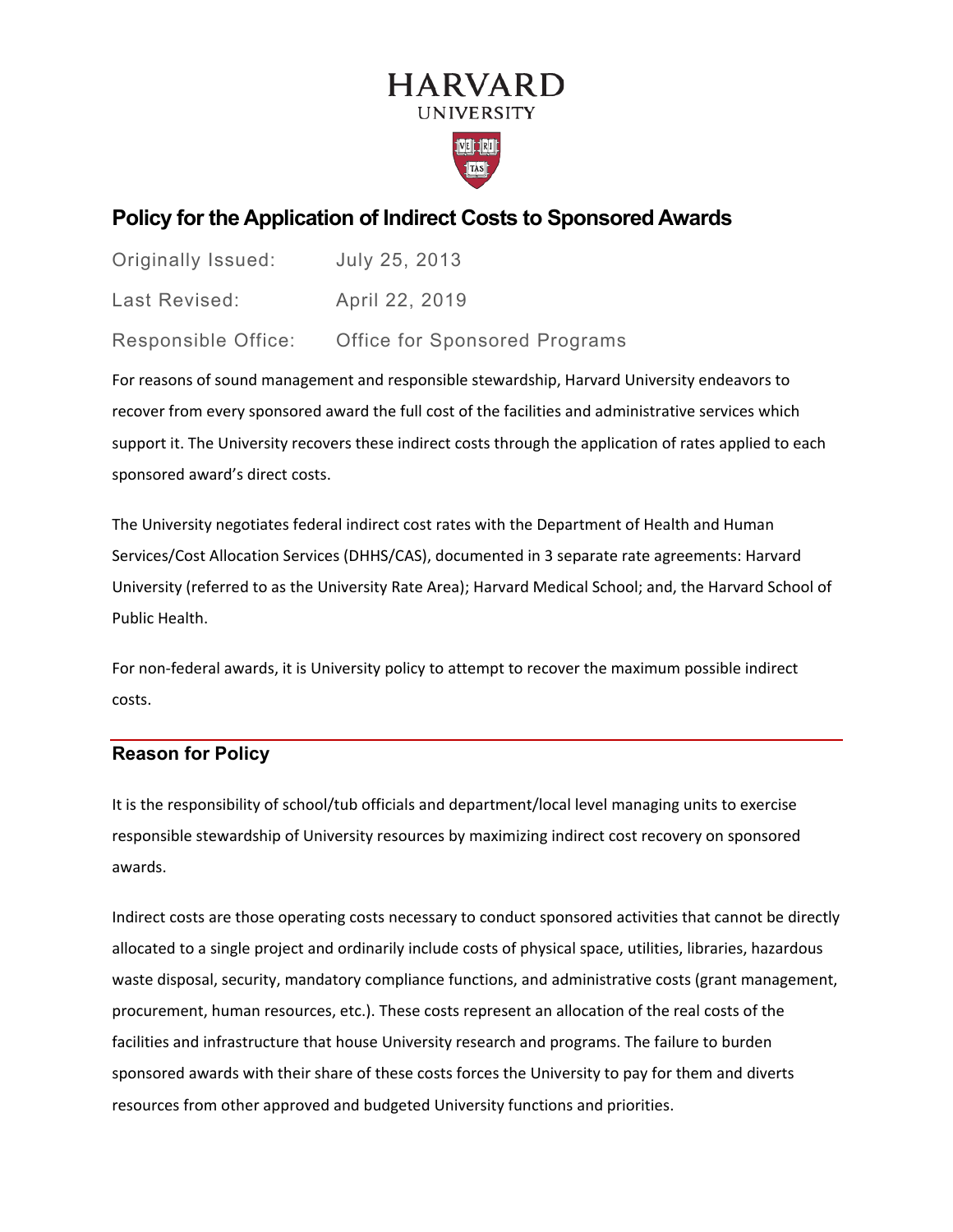Many non-federal sponsors limit by policy their indirect cost reimbursement to levels well below the amount that would have been recovered through the application of the federal rate.

### **Who Must Comply**

All Principal Investigators (PIs) and administrators at Harvard University within all schools, units, divisions, University-wide initiatives, and centers who are involved in the administration and conduct of sponsored awards must comply with this policy.

#### **Roles and Responsibilities**

**Principal Investigators (PIs)** take primary responsibility for ensuring sponsored proposal budgets follow the requirements outlined in this policy.

**Department/Local level managing units** assist PIs in preparing sponsored proposal budgets to ensure maximum indirect cost recovery, verify non-federal sponsor rates referencing to sponsor's documentation and to the [GMAS organization page,](https://osp.finance.harvard.edu/fa-rates-non-federal-sponsors) recent overhead rates, and coordinate any exception requests with school/tub level officials.

**School/tub level officials** ensure sponsored proposals follow the requirements outlined in this policy, adhere to any applicable school/tub policies, and review and approve any exception requests from PI and department/local level managing units.

**Office for Sponsored Programs (OSP)** will review awards for compliance with tub-specific requirements, if applicable.

### **Policy**

The following procedures should be followed for all sponsored proposals unless the school/tub official or submitting office approves an exception.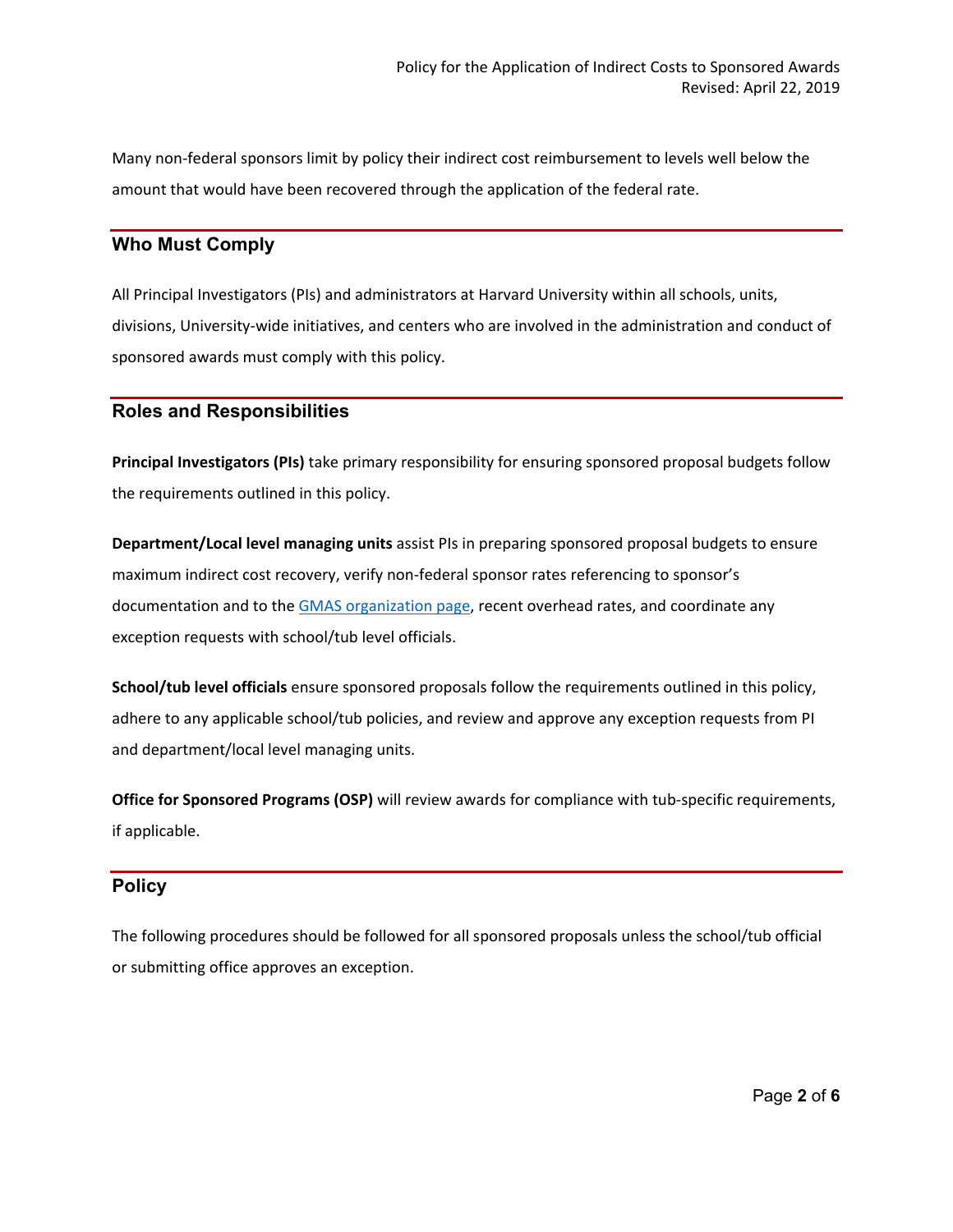### **Federal Sponsors**

Federal sponsors are required by 2 CFR 200.414 (c) to provide indirect cost recovery according to the negotiated rate agreements using negotiated rates on a modified total direct cost basis (MTDC).

The Special Remarks section in each of the University's federally negotiated rate agreement letters states "Federal awards with activity at more than one of Harvard's multiple rate areas use the indirect cost rate for each rate area at which the work is performed." When work occurs at more than one Harvard location on the same award, Harvard applies the negotiated rate for each specific rate area where work is occurring. "Part of" accounts are required to be established for awards when research is conducted by multiple PIs and/or at multiple Harvard sites.

For federal subawards issued to a non-federal domestic entity that has never received a negotiated indirect cost rate, the entity may elect to charge a de minimis rate of 10% of Modified Total Direct Costs (MTDC) or request that Harvard, as the pass-through entity, negotiate an indirect rate with the subrecipient organization. Provision of the 10% de minimis indirect cost rate is conditioned on the nonfederal entity meeting the requirements specified in 2 CFR 200.414(f). These include limiting availability to organizations that have never received a negotiated indirect cost rate, except for those described in Appendix VII of Part 200, paragraph (D)(1)(b).

#### **For-Profit/Industry Sponsors**

For-profit or industry sponsors are expected to provide indirect cost recovery that equals, at a minimum, the amount that would have been recovered through the application of the University's federal indirect cost rate. Indirect cost rates, either at the negotiated or uncapped (for administration) rate, should be applied to the cost basis, total direct costs (TDC) or modified total direct costs (MTDC), based on the school/tub policy or guidance.

#### **Non-Federal/Foundation Sponsors**

Proposals submitted to non-federal or foundation sponsors must recover the maximum amount of indirect cost based on written school level policy, a sponsor's published rate, or negotiated directly with the sponsor. PIs, departmental/local level managing units, and school/tub level officials will seek to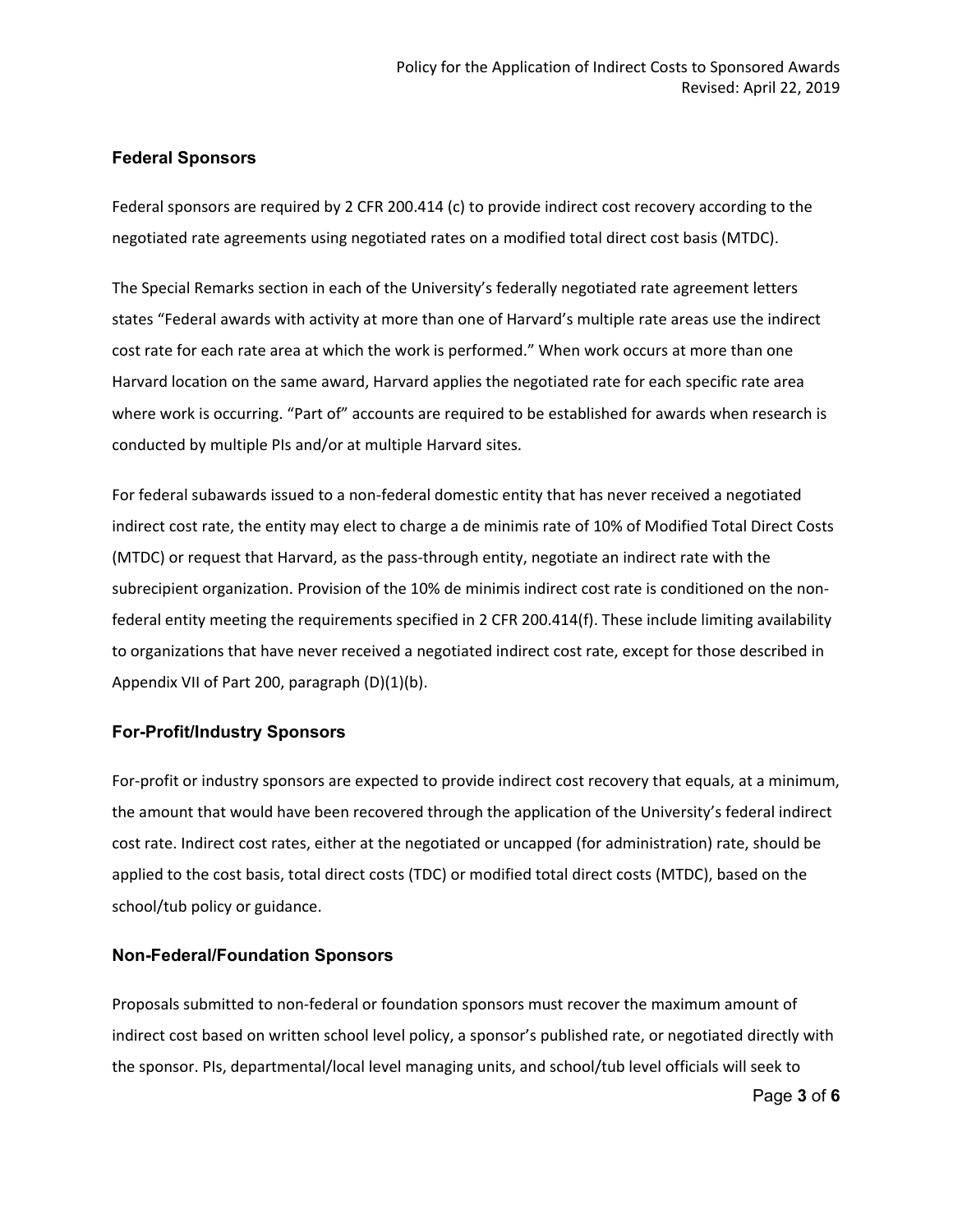determine whether such an indirect cost recovery policy from the sponsor is publicly available (see GMAS, non-federal organization pages, recent overhead rates). If the sponsor's maximum indirect cost rate as published or allowed by the sponsor's policy is lower than the Federal Rate, funds should be budgeted in accordance with the following criteria:

- Applicable project costs normally funded as indirect costs (e.g., rent and utilities, project-related administrative support, office supplies, etc.) should be included as direct costs wherever possible.
- Indirect cost rate should be applied to the total direct costs (TDC) of such a project, rather than the modified total direct costs (MTDC) basis used in federal awards, unless prohibited by the sponsor.

### **Foreign Government Sponsors**

Foreign government sponsors are expected to provide indirect cost recovery that equals, at a minimum, the amount that would have been recovered through the application of the federal rate. If the sponsor's maximum indirect cost rate as published or allowed by the sponsor's policy is lower than the federal rate, indirect cost rate should be applied to the total direct costs (TDC) of such a project, rather than the modified total direct costs (MTDC) basis used in federal awards, unless prohibited by the sponsor.

# **Policy Exceptions**

In rare cases, there may be compelling circumstances where exceptions to this policy may be warranted. All requests for an exception should be made according to the applicable school/tub policy. For those schools/tubs without a written policy, requests for an exception must be in writing and approved by the school/tub's Director of Research Administration, Financial Dean, or equivalent position and a copy provided to the applicable submitting office to be maintained as part of the award documentation.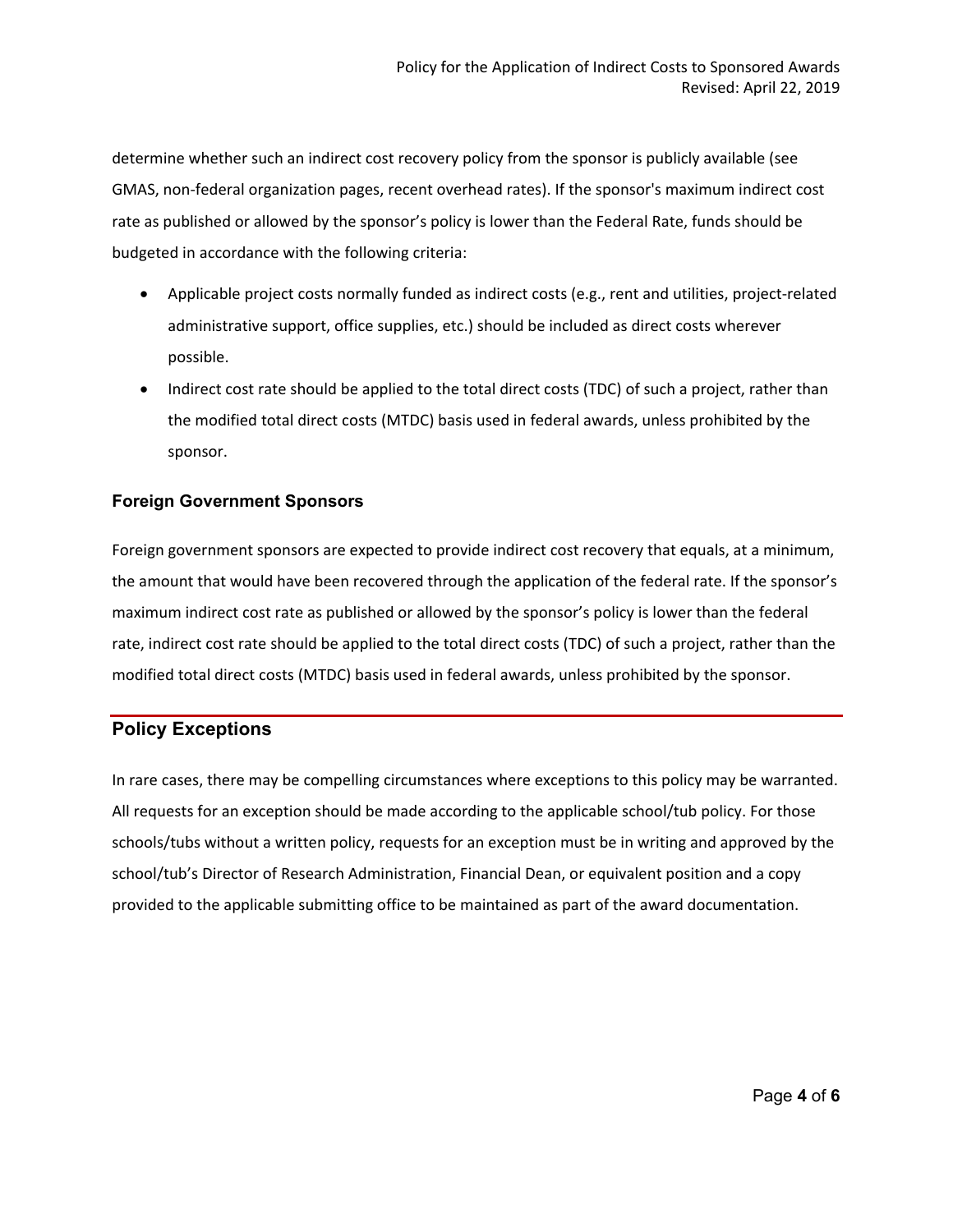# **Definitions**

### **Federal Rate**

The University negotiates indirect cost rate agreements with the Department of Health and Human Services for the following three (3) areas: Harvard University Area, Harvard Medical School, and the Harvard School of Public Health.

# **Modified Total Direct Cost (MTDC)**

Includes all direct salaries and wages, applicable fringe benefits, materials and supplies, services, travel, and subawards up to the first \$25,000 of each subaward (regardless of the period of performance of the subawards and subcontracts under the award). MTDC excludes capital expenditures (buildings, individual items of equipment; alterations and renovations);that portion of each subaward in excess of \$25,000; hospitalization and other fees associated with patient care whether the services are obtained from an owned, related or third party hospital or other medical facility; rental/maintenance of off-site activities; student tuition remission and student support costs (e.g. student aid, stipends, dependency allowances, scholarships, fellowships.)

### **Subaward**

Subaward means an award provided by a pass-through entity to a subrecipient for the subrecipient to carry out part of a sponsored award received by the pass-through entity. It does not include payments to a contractor or payments to an individual. A subaward may be provided through any form of legal agreement, including an agreement that the pass-through entity considers a contract.

# **Total Direct Cost (TDC)**

The sum of all charges that are clearly associated with a sponsored project including the salaries of people working on it, the cost of necessary supplies and equipment, etc. TDC is often used to identify the costs on which overhead will be charged (e.g., an overhead rate of 20% TDC on an account means that all direct charges will be assessed 20% overhead).